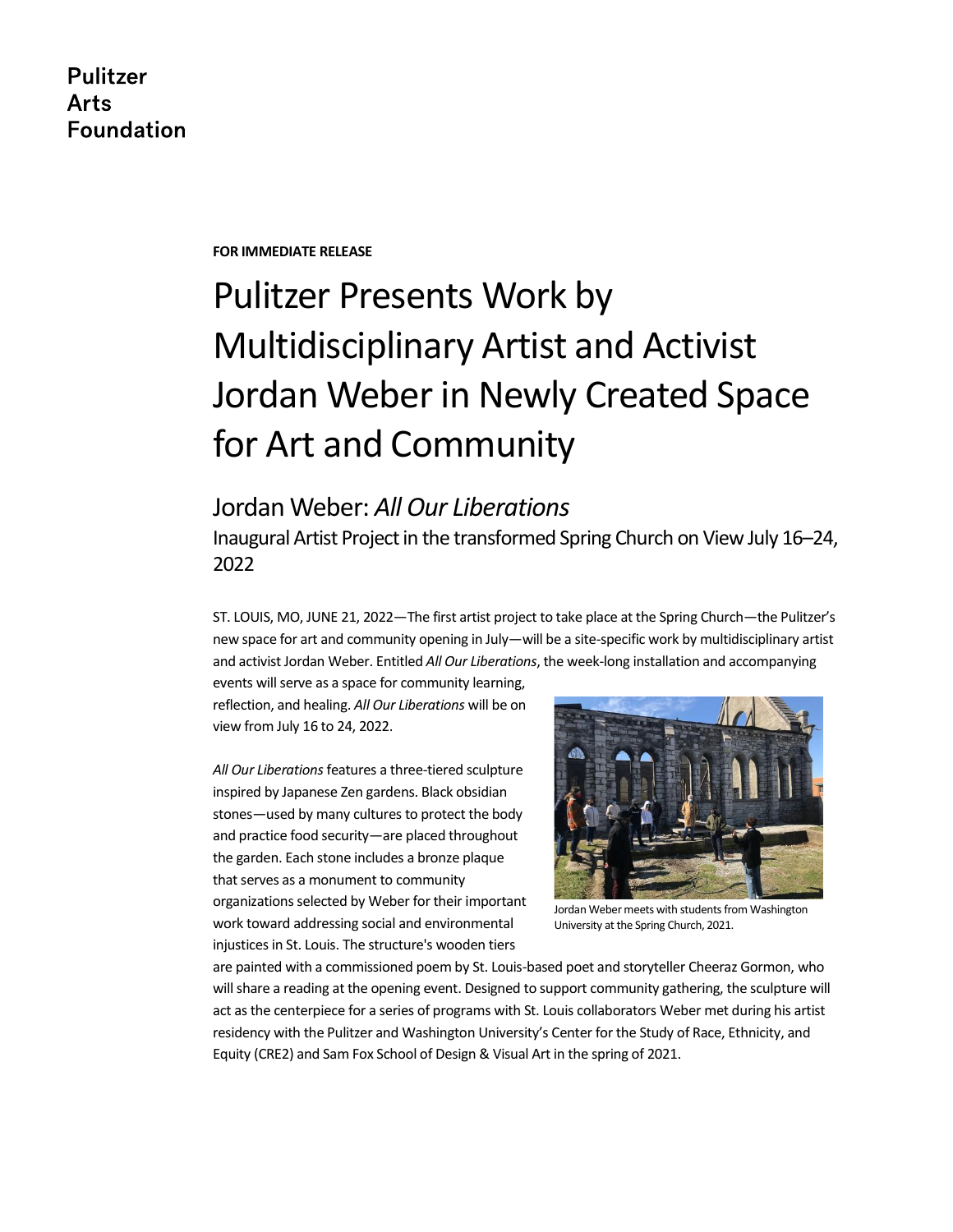Two public events anchor the week-long installation and include poetry, music, remarks by Weber and collaborators, and a farmers market. Organized with Close the Workhouse—a local campaign working to end mass incarceration—InPower Institute's Black Healers Collective will host a private healing workshop for community members who have been impacted by the St. Louis Medium Security Institution better known locally as the Workhouse.

In April 2023, Weber will expand *All Our Liberations* as a part of Counterpublic, a city-wide arts triennial. Counterpublic will present a permanent sculptural installation that will function as a site of racial and ecological repair curated by Diya Vij, Associate Curator at Creative Time. Visit counterpublic.org for more information.

### Public Programs

#### **Opening Celebration**

Saturday, July 16, 2022, 5-8pm

Local poet and storyteller Cheeraz Gormon will start off the evening by reading her commissioned poem with opening remarks by Weber at 5:00pm. Inez Bordeaux, Organizer for Close the Workhouse and Manager of Community Collaborations at ArchCity Defenders, will share an update on the Close the Workhouse campaign. Singer-songwriter Katarra Parson will perform to close out the evening.

#### **Farmers Market**

#### Sunday, July 24, 2022, 10am-1pm

Urban farmers from EarthDance Organic Farm School, George Washington Carver Farms, and New Roots Urban Farm will provide free produce and share information on how to get involved with their farms. Multidisciplinary artist Eugenia Alexander will host an indigo dyeing workshop for families in the garden next to the church. This program brings together Weber's interest in the relationship between healing land and healing the body.

### About the artist

Jordan Weber (b. 1984) is a Midwest-based land sculptor and activist. Weber's work addresses social injustices and environmental racism. In 2020 Weber was commissioned by the Walker Art Center to create an urban farm in North Minneapolis called Prototype for Poetry vs Rhetoric (deep roots). The farm serves as a remediation tactic that addresses the industrial violence that has affected biodiversity within this predominantly Black community. He was a recent resident at Harvard as the inaugural LOEB/ArtLab Fellow and Yale as the inaugural AIR at Beinecke Library of Rare Manuscripts. Awards and fellowships include the 2022 United States Artist Award, Joan Mitchell Award for Sculptors, Creative Capital NYC Award, A Blade of Grass fellowship NYC and the African American Leadership Award.

## About the residency

Through a collaborative project of the Pulitzer Arts Foundation and Washington University's Center for the Study of Race, Ethnicity, and Equity (CRE2) and Sam Fox School of Design & Visual Art, Jordan Weber was an artist-in-residence in St. Louis from February through June 2021. His residency centered on social and environmental justice, incarceration, and healing, with a specific focus on the Close the Workhouse campaign—a collaborative project that is dedicated to the closure of St. Louis' Medium